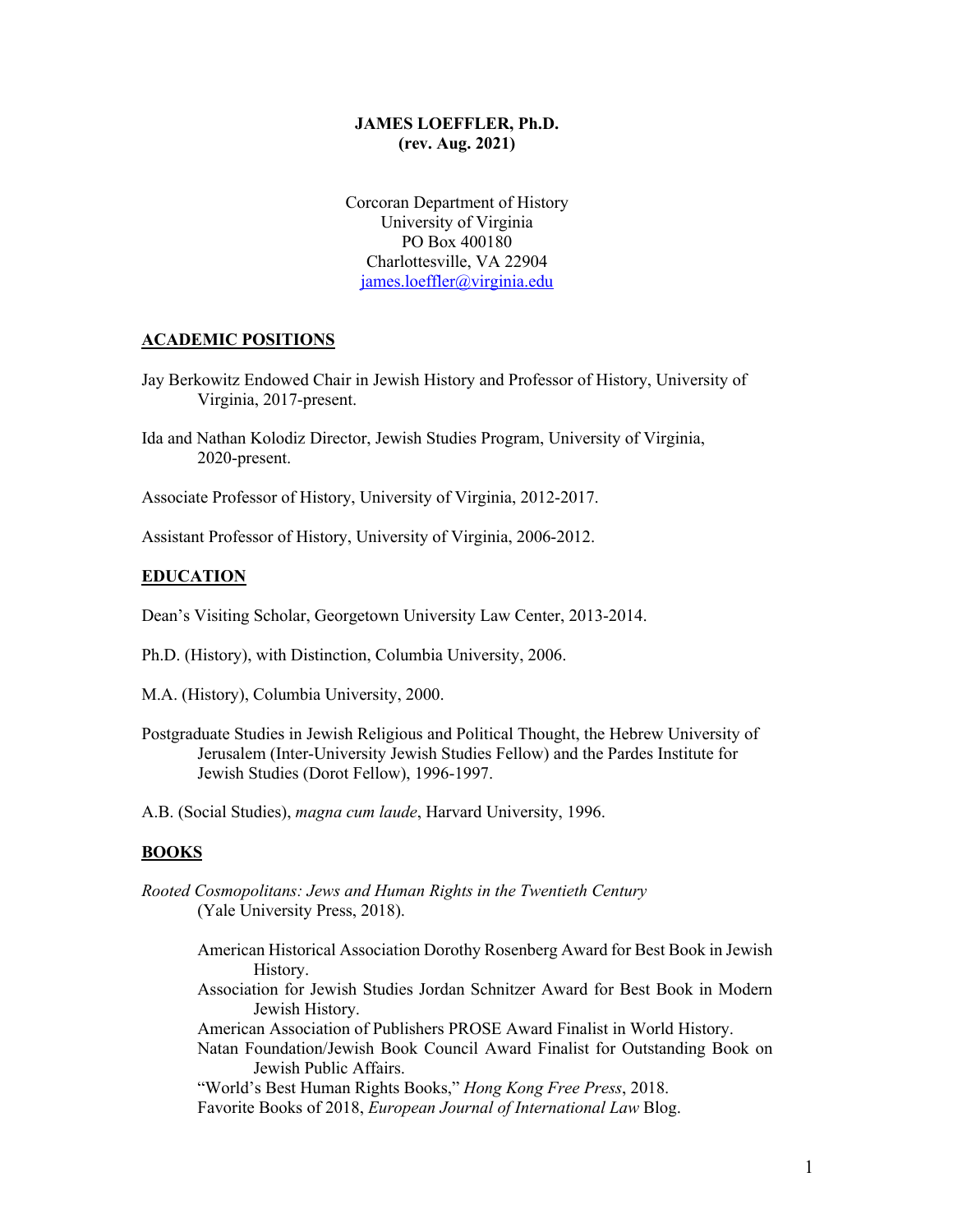*New York Times* 2018 "new and notable" book. *Ha'aretz Year in Review Top 11 Books,* 2018.

- *The Most Musical Nation: Jews and Culture in the Late Russian Empire* (Yale University Press, 2010; paperback edition 2013).
	- Association for Slavic, East European, and Eurasian Studies 2011 USC Book Prize in Literary and Cultural Studies.
	- American Society of Composers, Authors & Publishers (ASCAP) 2011 Deems Taylor-Béla Bartók Award for Outstanding Ethnomusicology Book.
	- Association for Jewish Studies Jordan Schnitzer 2012 Book Award in Cultural Studies and Media Studies, Honorable Mention.
	- Historia Nova Prize for the Best Book on Russian Intellectual History.
	- American Library Association *Choice* 2011 Outstanding Academic Title.
	- Sami Rohr Prize for Jewish Literature of the Jewish Book Council, 2012 Finalist.
	- Foundation for Jewish Culture Sidney and Hadassah Musher 2008 Publication Award for Outstanding First Book in Field of Jewish Studies.
	- Association for Jewish Studies 2009 Cahnman Publication Award for Outstanding First Book in the Field of Jewish Studies.
- *The Law of Strangers: Jewish Lawyers and International Law in the Twentieth Century*, ed. with Moria Paz (Cambridge University Press, 2019).
- *"A Man in the Street": On the Civic Identity of Modern Jews – A Festschrift in Honor of Michael Stanislawski*, ed. with Jonathan Karp, Howard Lupovitch, and Nancy Sinkoff [in preparation, under contract with Wayne State University Press].
- *Blind Justice: Race, Religion, and Liberalism in Modern America* [in preparation, under contract with Metropolitan/Henry Holt].

*The Universal Crime: Raphael Lemkin between Holocaust and Genocide* [in preparation].

### **EDITORIAL POSITIONS**

Co-Editor, *AJS Review: The Journal of the Association for Jewish Studies*, 2020-present.

Editorial Board, *Jewish Quarterly Review,* 2016-present.

Editorial Advisory Board, *Posen Library of Jewish Culture & Civilization*, 2016-present.

## **EDITORIAL & DIGITAL HUMANITIES PROJECTS**

- *The Future of Human Rights Scholarship*, Special Issue of *Law and Contemporary Problems*, 81:4 (2018), ed. with Kevin Cope and Mila Versteeg.
- *"A Man in the Street": On the Civic Identity of Modern Jews – A Festschrift in Honor of Michael Stanislawski*, ed. with Jonathan Karp, Howard Lupovitch, and Nancy Sinkoff (Wayne State University Press, forthcoming).

#### **ARTICLES**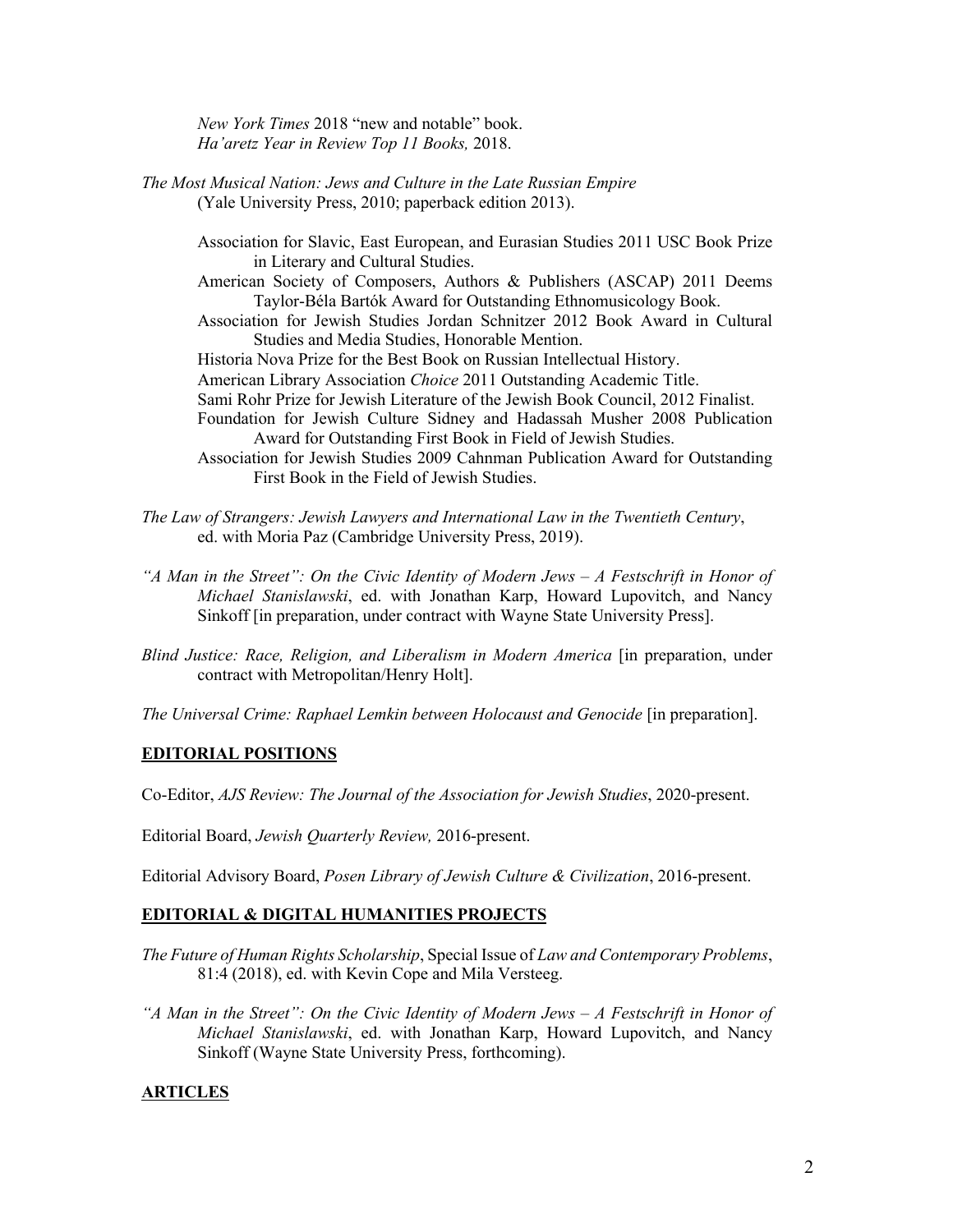- "The First Genocide: Antisemitism and Universalism in Raphael Lemkin's Thought," *Jewish Quarterly Review* [forthcoming].
- "Three Days in December: Jewish Human Rights Activism between the United Nations and the Middle East in 1948," *Journal of Global History* [forthcoming].
- "When Hermann Cohen Cried: Zionism and the Sounds of Jewish Emotion," *Jewish Social Studies* [under review].
- "The Religions of Human Rights," *Harvard Theological Review* [forthcoming].
- "The Right to Banality: Interwar Zionism between Eastern Europe and Palestine," *Nationalities Papers* [under review].
- *Prisoners of Zion: American Jews, Human Rights, and the Israeli-Palestinian Conflict*, University of Michigan David W. Belin Lectures in American Jewish Affairs 29 (Ann Arbor: Michigan Publishing, 2020).
- "The Lust Machine: Commerce, Sound and Nationhood in Jewish Eastern Europe," *Polin: Studies in Polish Jewry* 32 (2020): 257-277.
- "Introduction: The Future of Human Rights Scholarship," with Mila Versteeg, *Law and Contemporary Problems* 81:4 (2018): 1-8.
- "Becoming Cleopatra: The Forgotten Zionism of Raphael Lemkin," *Journal of Genocide Research*, 19:3 (Aug. 2017): 340-60.
- "Modern Jewish Politics," *Oxford Bibliographies in Jewish Studies*. ed. Naomi Seidman. New York: Oxford University Press, 2017.
- "'The Famous Trinity of 1917'": Zionist Internationalism in Historical Perspective," *Simon Dubnow Institute Yearbook* 15 (2016): 211-38.
- "Nationalism without a Nation? On the Invisibility of American Jewish Politics," *Jewish Quarterly Review* 105:3 (Summer 2015): 367-98.
- "'A Special Kind of Antisemitism': On Russian Nationalism and Jewish Music," *Yuval Online: Journal of the Jewish Music Research Centre* 9 (2015); German translation in Antonina Klokova amd Jascha Nemtsov, eds., *Einbahnstraße oder "die heilige Brücke"? Jüdische Musik und die europäische Musikkultur* (Wiesbaden: Harrassowitz Verlag, 2016), 9-26; Russian translation in Galina Kopytova and Aleksandr Frenkel, eds., *Iz istorii evreiskoi muzyki v Rossii*, vol. 3 (St. Petersburg: Jewish Community Center of St. Petersburg/Russian Institute for the History of the Arts, 2015), 94-113.
- "Promising Harmonies: The Aural Politics of Polish-Jewish Relations in the Russian Empire," *Jewish Social Studies*, 20:3 (Spring/Summer 2014): 1-36.
- "The Particularist Pursuit of American Universalism: The American Jewish Committee's 1944 "Declaration on Human Rights," *Journal of Contemporary History* 50:2 (Oct. 2014): 274-95.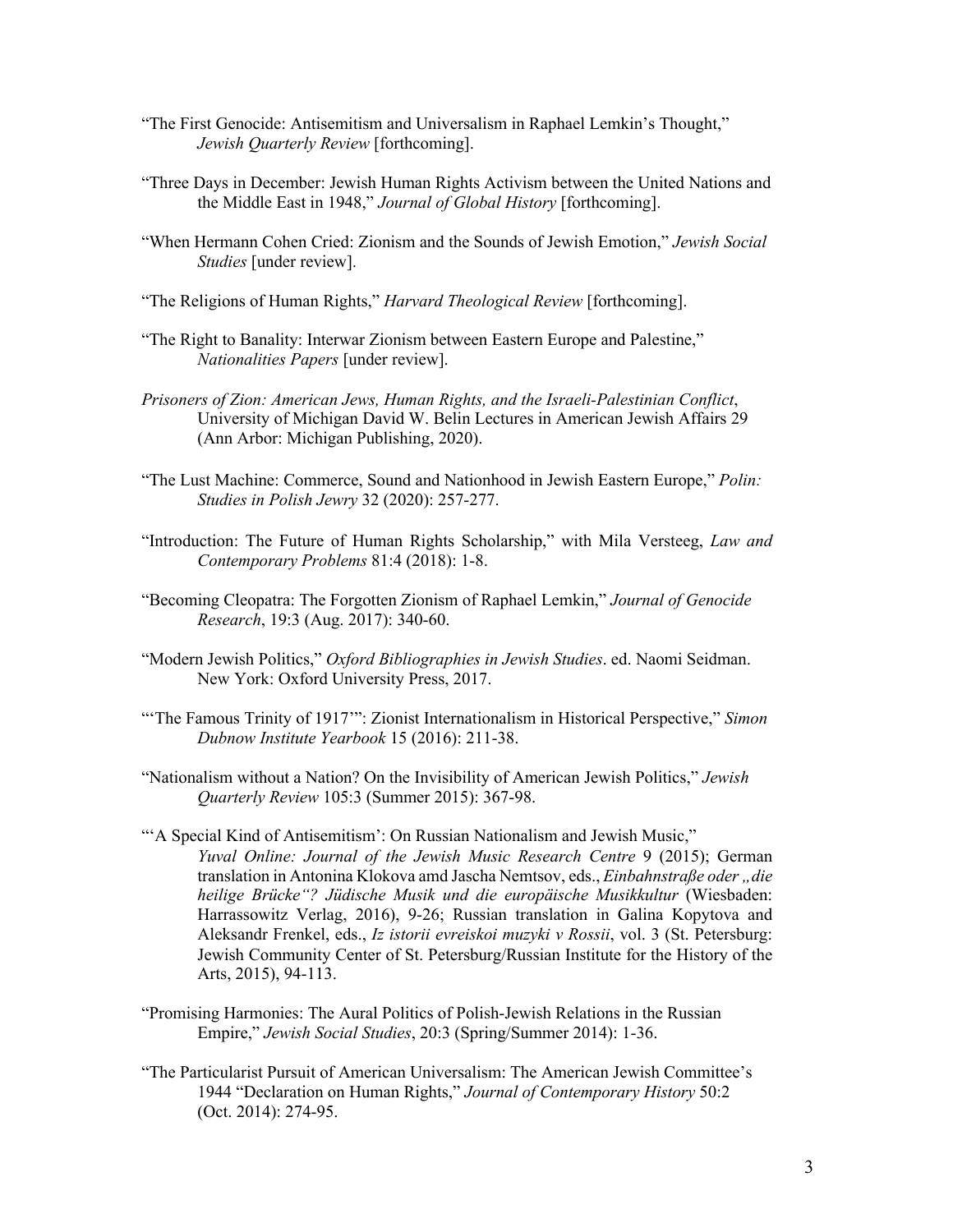- "'In Memory of Our Murdered (Jewish) Children': Hearing the Holocaust in Soviet Jewish Culture," *Slavic Review* 73:3 (Fall 2014): 585-611.
- "'The Conscience of America': Human Rights, Jewish Politics, and American Foreign Policy at the United Nations San Francisco Conference, 1945," *Journal of American History* 100:2 (Sep. 2013): 401-28.
- "Between Zionism and Liberalism: Oscar Janowsky and Diaspora Nationalism in America," *Association for Jewish Studies Review* 34:2 (Nov. 2010): 1-20.
- "Do Zionists Read Music from Right to Left? Avraham Zvi Idelsohn and the Invention of Israeli Music," *Jewish Quarterly Review* 100:3 (Summer 2010): 385-416.
- "Richard Wagner's Jewish Music: Antisemitism and Aesthetics in Modern Jewish Culture," *Jewish Social Studies* 15:2 (Winter 2009 [New Series]): 2-36.

# **SELECTED BOOK CHAPTERS AND SHORTER WORKS**

- "Promise and Peril: Reflections on Jewish International Legal Biography," in *Jewish-European Émigré Lawyers: Twentieth-Century International Humanitarian Law as Idea and Profession*, eds. Leora Bilsky and Annette Weinke (Göttingen: Wallstein Verlag, 2021), 33-48.
- "Utopias," in *Legacy of Polish Jews*, eds. Barbara Kirshenblatt-Gimblett and Tamara Sztyma (Warsaw: Polin, 2021), 105-17.
- "On Arguments and Apologetics: A. B. Yehoshua's Critique of American Jews," in *The New Jewish Canon*, eds. Yehuda Kurtzer and Claire Sufrin (Boston: Academic Studies Press, 2020), 398-403.
- "Anti-Zionism," in *Key Concepts in the Study of Antisemitism*, eds. Sol Goldberg, Scott Ury, and Kalman Weiser (London: Palgrave, 2020), 39-51.
- "'A Certain Type of Liberalism': Minority Rights in Jewish Liberal Discourse, 1848-1948," in *Jews, Liberalism, Anti-Semitism: A Global History*, eds. Abigail Green and Simon Levis Sullam (London: Palgrave, 2020), 365-86.
- "Self-ish Human Rights: On Alexandre Lefebvre's *Human Rights and the Care of Self*," *Journal of Human Rights Practice* 11:2 (July 2019): 438-39.
- "The 'Natural Right of the Jewish People': Zionism, International Law, and the Paradox of Hersch Zvi Lauterpacht," in *The Law of Strangers: Jewish Lawyers and International Law in the Twentieth Century*, eds. James Loeffler and Moria Paz (Cambridge: Cambridge University Press, 2019), 23-41.

"Introduction," in *The Law of Strangers: Jewish Lawyers and International Law in the Twentieth Century*, eds. James Loeffler and Moria Paz, eds. (Cambridge: Cambridge University Press, 2019), 1-20.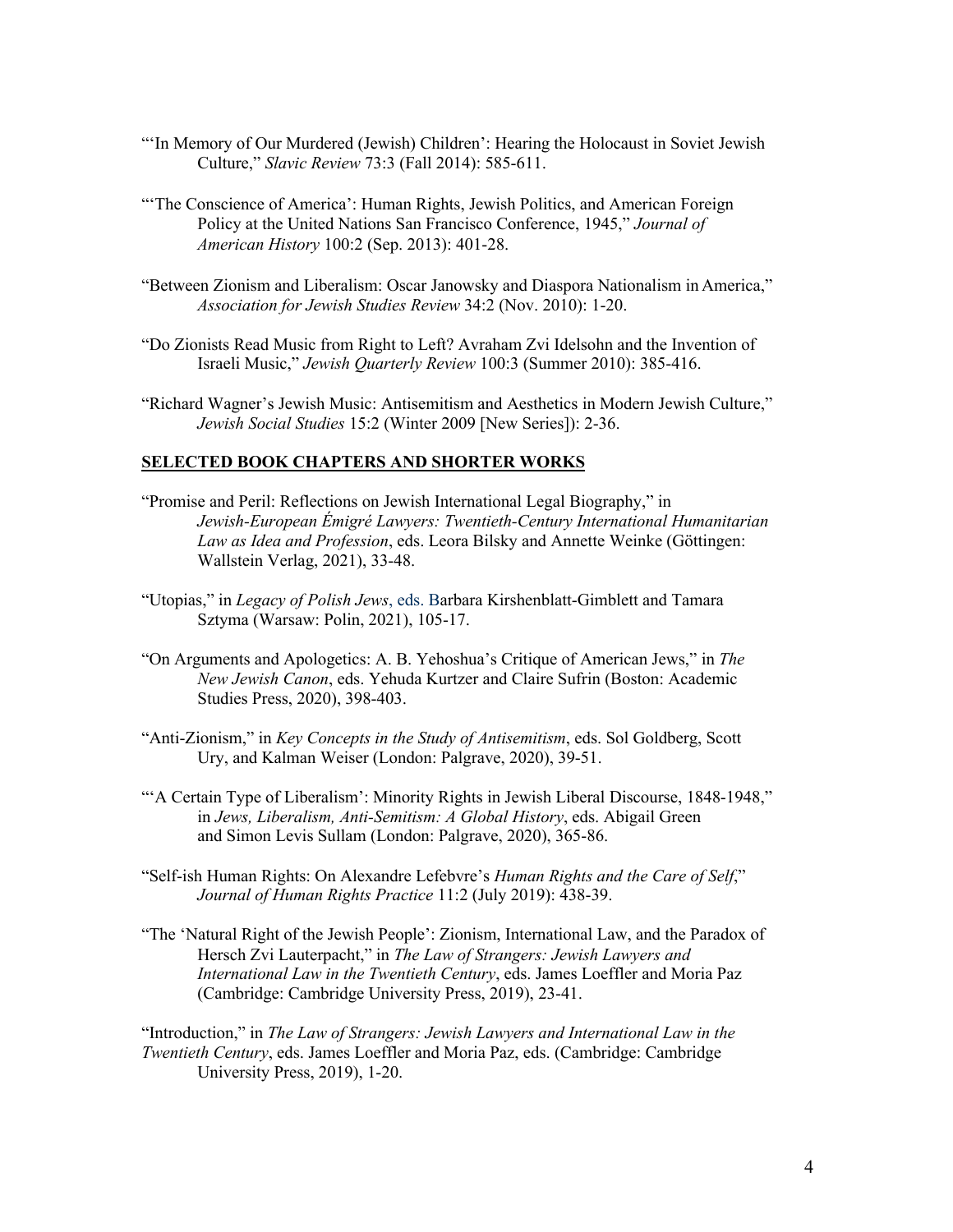- "On Writing and Routing Rights," Author's Response to *Shofar* roundtable on *Rooted Cosmopolitans: Jews and Human Rights in the Twentieth Century*, *Shofar* 37:1 (March 2019): 192-202.
- "The Politics of Anti-Politics," Author's Response to *H-Diplo Roundtable* on *Rooted Cosmopolitans: Jews and Human Rights in the Twentieth Century* (Apr. 1, 2019).
- "The World of Croesus, the Nation of Tellus": Review Essay on Samuel Moyn's *Never Enough: Human Rights in an Unequal World*, *H-Diplo Roundtable Review* 20:18 (2019): 10-17.
- "On American Jewish Internationalism," *H-Diplo Roundtable Review*, 18:21 (2017): 6-9.
- "From Biblical Antiquarianism to Revolutionary Modernism: Jewish Art Music, 1850 1925," in *The Cambridge Companion to Jewish Music*, ed. Joshua Walden (Cambridge: Cambridge University Press, 2015), 167-186.
- "Practical International Idealism: Julius Stone and the Ambiguities of Postwar Internationalism," *H-Diplo Roundtable Review* 132 (2015): 5-10.
- "International Law" and "Music" [German], in *Encyclopedia of Jewish History and Culture*, ed. Dan Diner, in association with the Simon Dubnow Institute for Jewish History and Culture (Stuttgart: J. B. Metzler Verlag, 2015).
- "Three Jews, Two Opinions: Revisiting the Great Yiddish Folk Song Debate of 1901" [Russian], *The History of Jewish Music in Russia*, Volume 3, eds. G. Kopytova and A. Frenkel (St. Petersburg: Russian Institute for the History of the Arts, 2015).
- "Joel Engel and the Development of Jewish Musical Nationalism," [Russian] *The Historyof Jewish Music in Russia*, Volume 2., eds. G. Kopytova and A. Frenkel (St. Petersburg: Russian Institute for the History of the Arts, 2006).

### **SELECTED JOURNALISM AND OTHER WRITINGS**

- "How to Remember the Holocaust," *The Atlantic*, Apr. 8, 2021.
- "The Nationalism of Human Rights," *The New Rambler Review*, March 25, 2021.
- "The Jewish Grandchildren of Sally Hemings and Thomas Jefferson," *UVA Thoughts from the Lawn Blog*, Nov. 9, 2020.
- "The Problem with the 'Judeo-Christian Tradition,'" *The Atlantic*, Aug. 1, 2020.
- "The Lust Machine," *Tablet*, July 2, 2020.
- "How the Left Can Lead the Fight Against Antisemitism on College Campuses," *The Forward,* Dec. 12, 2019.

"The Secret History of 'Hava Nagila', *Tablet*, Sep. 19, 2019.

"Ben-Gurion's Unfinished Hebrew Revolution," *Tablet,* July 30, 2019.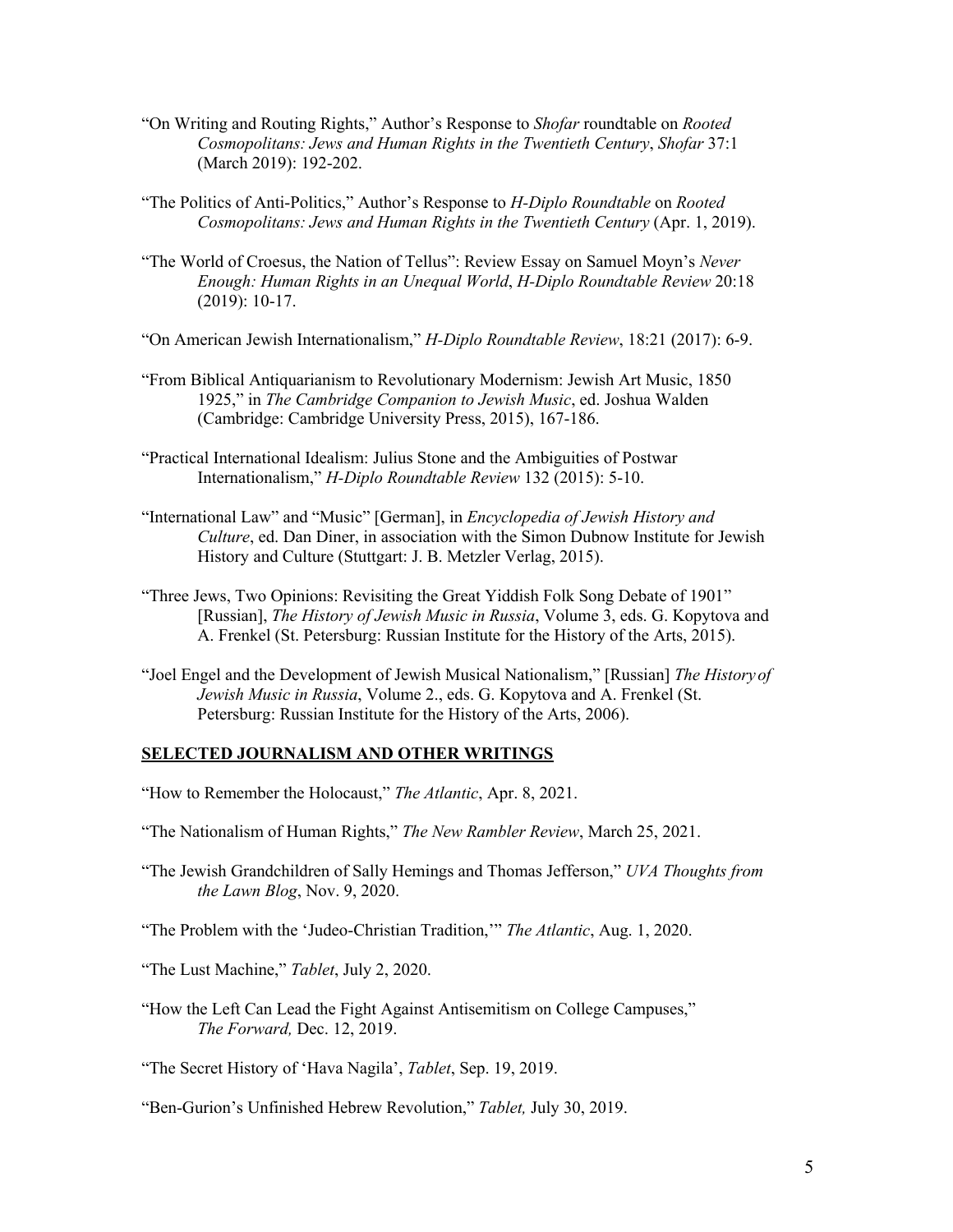"Human Rights and the Academic Right," *Chronicle of Higher Education*, July 31, 2019.

- "How We Can Fight Antisemitism with the Law," *The Atlantic*, June 16, 2019.
- "Antisemitism, Adorno and the Theory of Hate," *Marginalia - LA Review of Books*, Mar. 1, 2019.

"Human Rights at 70," *Washington Post*, Dec. 20, 2018.

"The Struggle for Charlottesville," *Wall Street Journal*, Aug. 10, 2018.

- "The Zionist Founders of the Human Rights Movement," *New York Times*, May 14, 2018.
- "How an American Jewish Opera Star Accidentally Launched the Soviet Jewish Movement," *Tablet,* June 30, 2016.
- "Beautiful Hatred: Wagner's Anti-Semitism Still Matters," *The New Republic*, July 4, 2014.

"Against Holocaust Music," *Tablet,* July 11, 2013.

#### **SELECTED FELLOWSHIPS AND AWARDS**

Permanent Fellow, American Academy for Jewish Research, 2020.

- Buckner W. Clay Endowment Research Award, Summer 2021.
- Robert A. Savitt Fellow at the Jack, Joseph and Morton Mandel Center for Advanced Holocaust Studies of the United States Holocaust Memorial Museum, Spring 2015.

Kluge Fellow, John W. Kluge Center of the Library of Congress, Fall 2014.

Andrew W. Mellon Foundation New Directions Fellowship, 2013-2016.

Association for Jewish Studies Distinguished Lecturer, 2014-present.

American Council for Learned Societies/National Endowment for the Humanities/Social Science Research Council Combined Postdoctoral Fellowship for Research on Eastern Europe and Eurasia, 2009-2010.

Mead Faculty Award for Outstanding Teaching, University of Virginia, 2009-2010.

Hays-Fulbright Doctoral Dissertation Fellow in Russia and Ukraine, 2003-2004.

#### **SELECTED COURSES TAUGHT**

HIME 2012 Israel/Palestine, 1948 HIST 2559 History of Human Rights HIEU 3559 Nation & Empire in Eastern Europe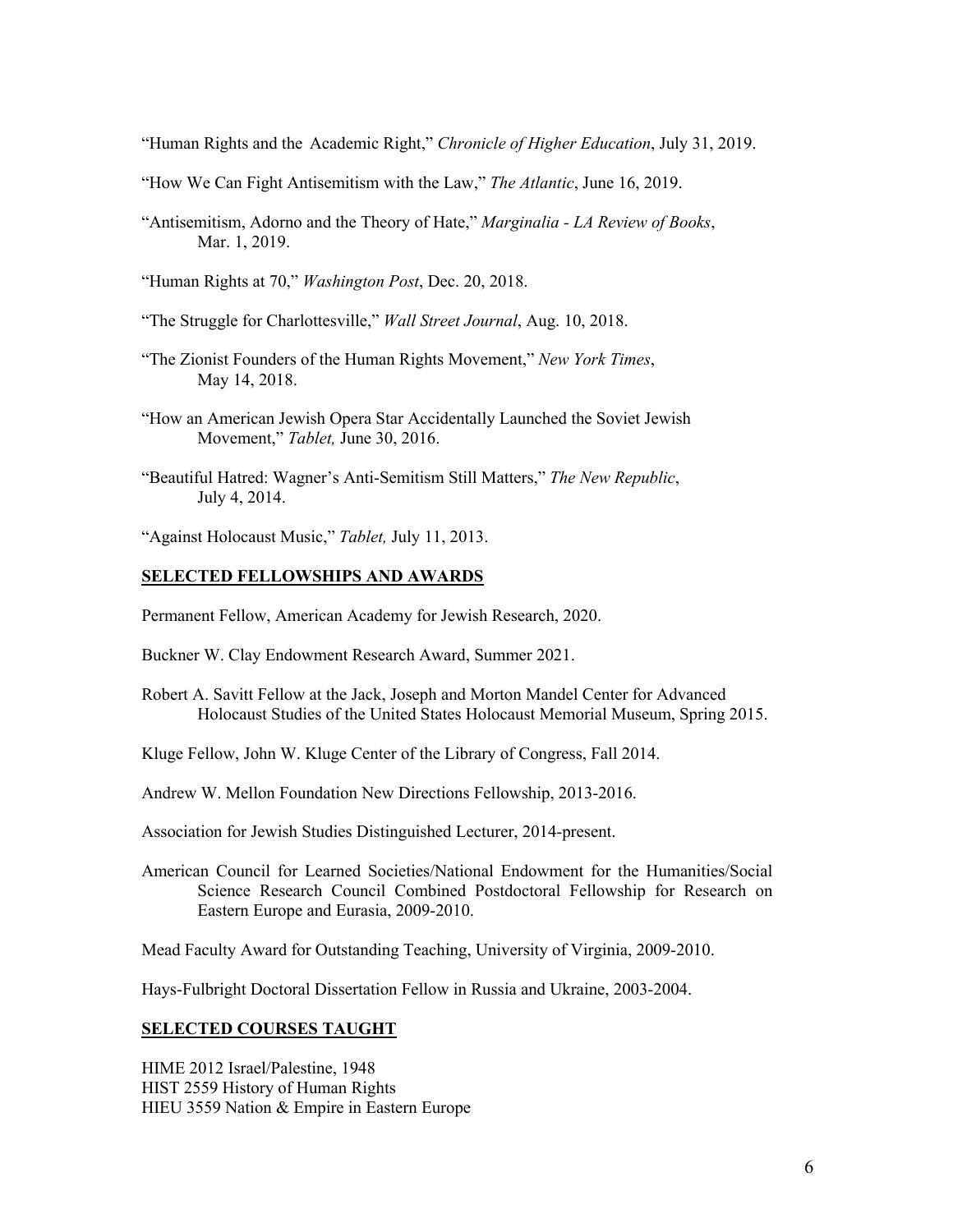HIEU 4502 History of Human Rights HIEU 5559 Law, Violence, and Empire in Modern Europe HIST 5559 Race, Religion, and Rights in the Global Twentieth Century HIST 5559 History of Human Rights HIST 7559 The Historiography of Human Rights HIEU 9032 Historiography of Fascism HIEU 9032 Writing Israel/Palestine: Methods & Problems in Public-Facing Scholarship HIEU 9032 Human Rights Historiography

#### **PROFESSIONAL ACTIVITIES OUTSIDE THE UNIVERSITY**

Kogod Senior Fellow, Shalom Hartman Institute of North America, 2020-present.

Association for Jewish Studies, Board Member, 2013-present.

American Historical Association, Committee on the George Louis Beer Prize in Cultural History, 2016-2019.

Center for Jewish History, Academic Advisory Council, 2011-2016.

Natan Foundation Notable Book Awards Advisory Committee, 2019-present.

- Posen Library of Jewish Culture and Civilization, Advisory Board, 2014-present.
- Jewish Music Research Centre, The Hebrew University of Jerusalem*,* Research Affiliate, 1998-present.

Polin Historical Museum (Warsaw, Poland), Historical Consultant, 2015-2018.

Museum of Russian Jewish History (Moscow, Russia), Historical Consultant, 2011-2013.

The Jewish Music Forum: A Project of the American Society for Jewish Music and the Center for Jewish History (New York City). Founder and Executive Director (2004-2006).

"Hava Nagila," documentary film, Academic Consultant, 2010-2013.

Pro Musica Hebraica Foundation, Washington, DC, Scholar-in-Residence, 2005-2015.

- Dissertation Committees at the Hebrew University of Jerusalem, Harvard University, Graduate Institute of International and Development Studies, Columbia University, New York University, and Ben-Gurion University.
- External Reviewer, University of Pennsylvania Katz Center for Judaic Studies Fellowship Selection Committee, 2019-2020.
- Academic Consultant, University of Pennsylvania Katz Center for Judaic Studies Fellowship Program Development Committee, 2019-2020.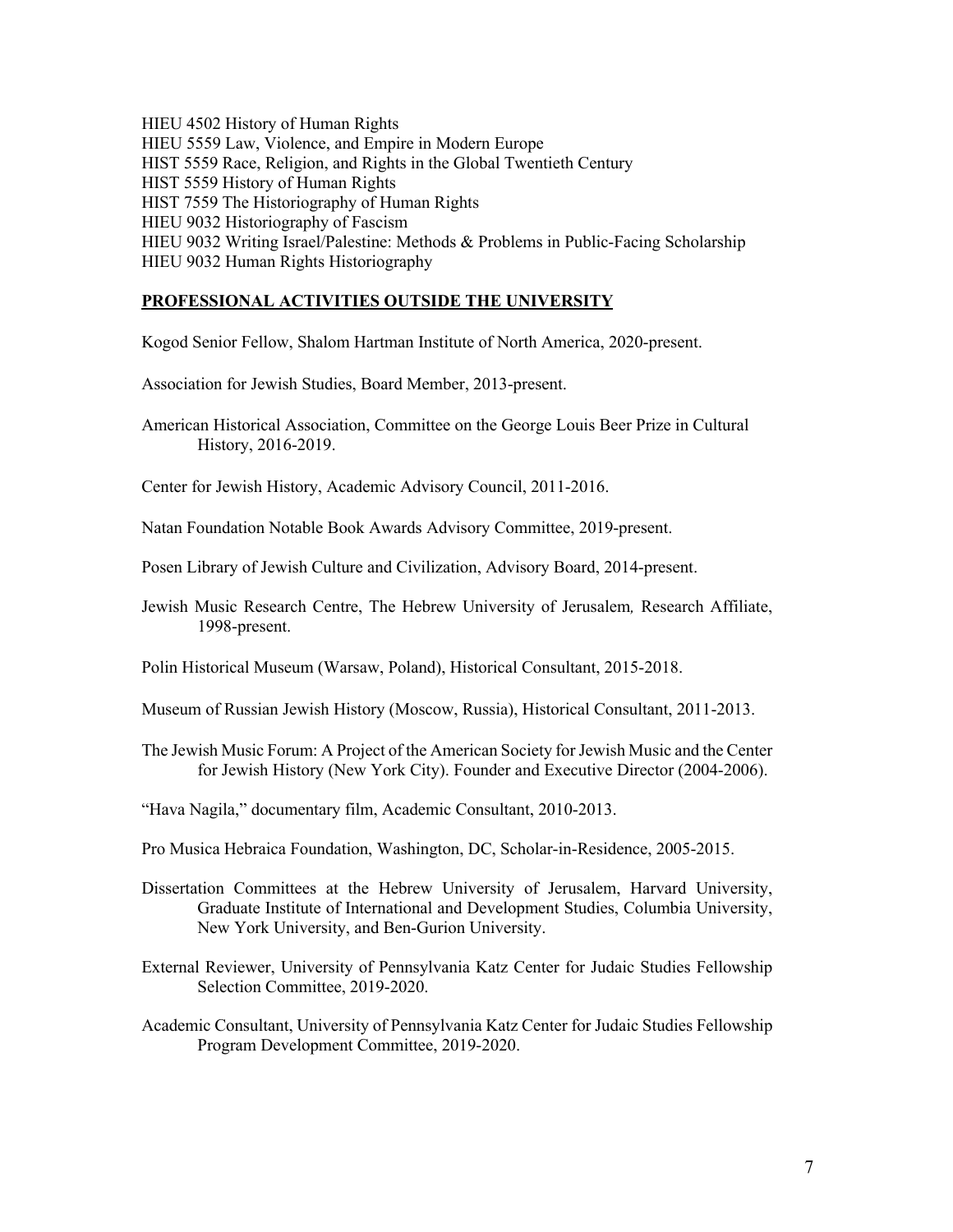External Reviewer, Faculty Promotion Files: Brandeis, George Washington, Hebrew University, Johns Hopkins, Michigan, the New School, Rutgers, UCLA, University of California, Berkeley.

## **SELECTED RECENT LECTURES AND TALKS**

- "Can Law Stop Antisemitism? New Answers to an Old Question," Shalom Hartman Institute of North America, June 24-25, 2021.
- The Five Myths: Jews and Human Rights," Humanitarianism as Historical Movement and International Challenge" Lecture Series, Moses Mendelssohn Zentrum/University of Potsdam & Lepsiushaus Potsdam, July 22, 2021.
- "In Whose Interest? Writing International Jewish Legal Biography," "A Lost World? Jewish International Lawyers and New World Orders (1917-1951) Conference," Hebrew University of Jerusalem and Leipzig University, May 25, 2021.
- "The Fifth Chair," at the conference, "The Eichmann Trial Revisited After 60 Years: International Aspects," Yad Vashem and Tel Aviv University, Apr. 21, 2021.
- "Who Owns the Memory of the Holocaust?" Shalom Hartman Institute of North America, Apr. 8, 2021.
- "Blind Justice: The Jewish Fight Against Antisemitism in Postwar America," Katzin Memorial Lecture, University of California, San Diego, March 8, 2021.
- "The Left and Zionism," Natan Foundation, Feb. 25, 2021.
- "The Ambivalence of American Jews," Muslim Leadership Initiative Network, Shalom Hartman Institute, Feb. 9, 2021.
- "The Past and Future of Jewish Studies," Association for Jewish Studies Conference, Dec. 4, 2020.
- "Leadership Across Difference: A Jewish Studies Conversation," Univ. of Virginia, Dec. 1, 2020.
- "Against Apion: Liberal Antisemitism and Jewish Apologetics in 1920s Poland," Association for Slavic, East European, and Eurasian Studies Conference, Nov. 5, 2020.
- "Human Rights in the Twentieth Century: A Global History," National University of San Marcos, Lima, Peru, Oct. 8, 2020.
- "Declarations of In/Dependence," UVA Conference, "How the Law Treats Hate: Antisemitism and Antidiscrimination Reconsidered," Sep. 10, 2020.
- "Dwell: Where Do We Fit in the World?" Educator Training Seminar, Hillel International Foundation, July 13-18, 2020.

"Law's Biblical Story," New York University, Shanghai, May 5, 2020.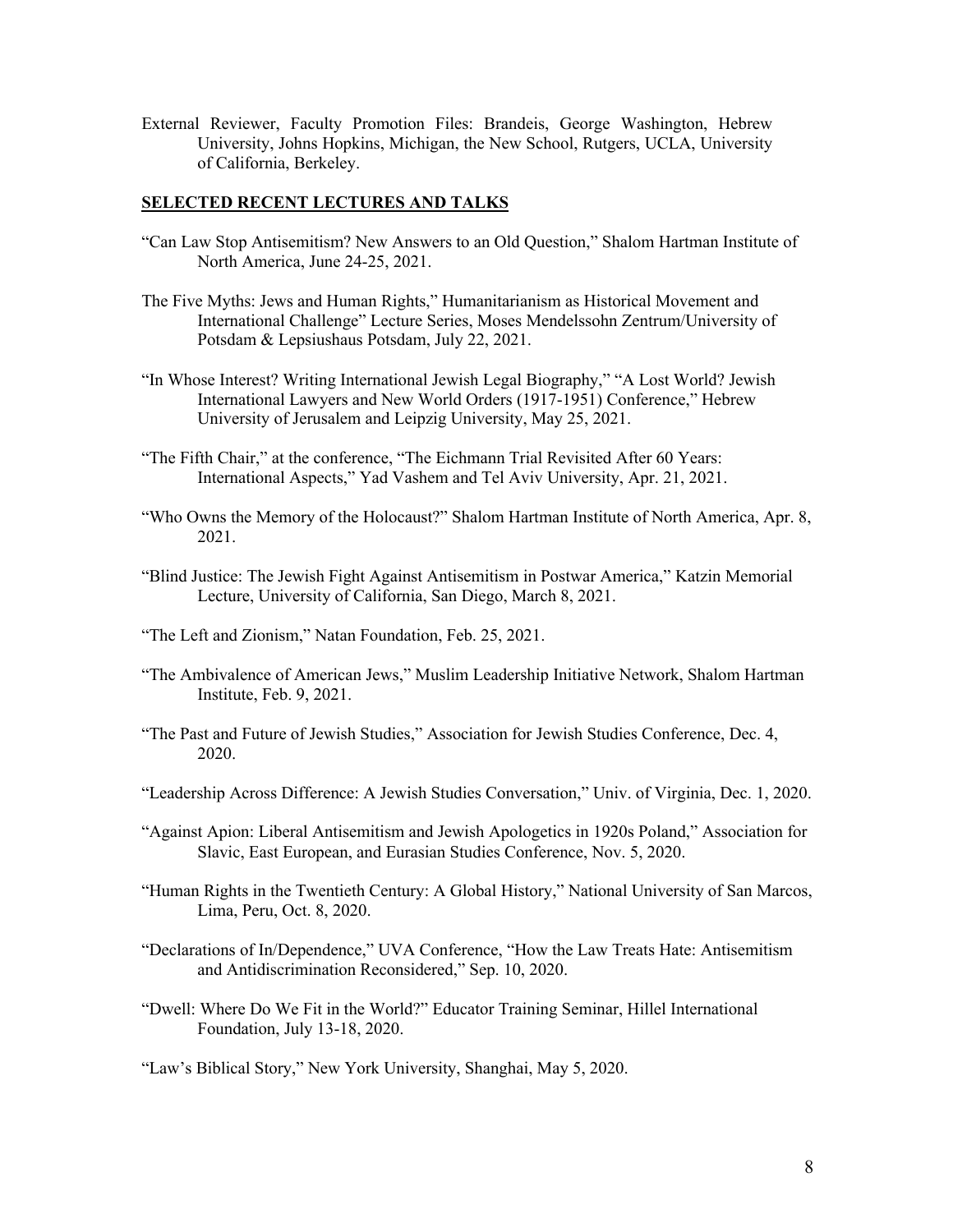- "The Right to be Heard: Jewish Visions of Justice, 1918-2018," Bronfman Foundation, March 28, 2020.
- "Raphael Lemkin: Beyond the Myths," Lemkin Summit to End Genocide and Mass Atrocities, Washington, DC, Feb. 23, 2020.
- "Double Amnesia: Zionism & Human Rights in Historical Perspective," Biderman Lecture in Judaic Studies, Princeton University, Nov. 14, 2019.
- "Blind Justice: Jews and Hate Speech in the American 1950s" and "Beyond the Law: Jews and Antisemitism in the Global 1960s" Stanley Kutler Lectures in American Jewish Studies, Univ. of Wisconsin, Oct. 2-3, 2019.
- "The Crime with No Name: Raphael Lemkin and the Creation of the Genocide Convention," Zhejiang Gongshang University, Hangzhou, China, May 9, 2019.
- "Jews and the Invention of International Human Rights," Julis-Rabinowitz Program on Jewish & Israeli Law, Harvard Law School, Apr. 17, 2019.
- "World Without Borders? The Political Geography of Human Rights, 1918-2018," Keynote Lecture, "Borders, Boundaries, Walls: An International Conference," The Center for the Humanities at Temple University, Apr.11, 2019.
- "Rethinking the History of Zionism and Human Rights," Luskin Center for History and Policy, UCLA, Apr.8, 2019.
- "Jews and Human Rights in the Twentieth Century," Pearl and Troy Feibel Lecture on Judaism & Law, Ohio State University, Apr.7, 2019.
- "Religion and the Future of Human Rights," Univ. of Pennsylvania, Feb. 26, 2019.
- "The Small End of the Shofar: Rethinking Human Rights History," Conference Keynote Lecture, "International Law from the Bottom Up," Tel Aviv University Law School, Dec. 9, 2018.
- "A Long Jewish Tradition? The Promise and Peril of Legal Biography," Conference Keynote Lecture, "Jewish-European Émigré Lawyers and Twentieth Century International Law as Idea and Profession," Franz Thyssen Stiftung, Cologne, Germany, Sep. 4, 2017.

#### **SELECTED UNIVERSITY SERVICE**

Conference Co-Convenor, "How the Law Treats Hate: Antisemitism and Antidiscrimination Reconsidered," a Collaboration between UVA Jewish Studies, The Religion, Race and Democracy Lab, and the UVA Law Karsh Center, Sep. 10, 2020. Convenor and Host, UVA Jewish Studies Online Public Program Series, 2020-2021. Co-Chair, UVA Human Rights Research Network. Faculty Partner, Religion, Race & Democracy Lab, 2019-present. Member, UVA Dean's Committee on Promotion and Tenure, 2019-present. Co-chair, Page-Barbour Committee, 2016-2020. Member, Dean's Ad Hoc Committee for Second Century Campaign, 2016-2019.